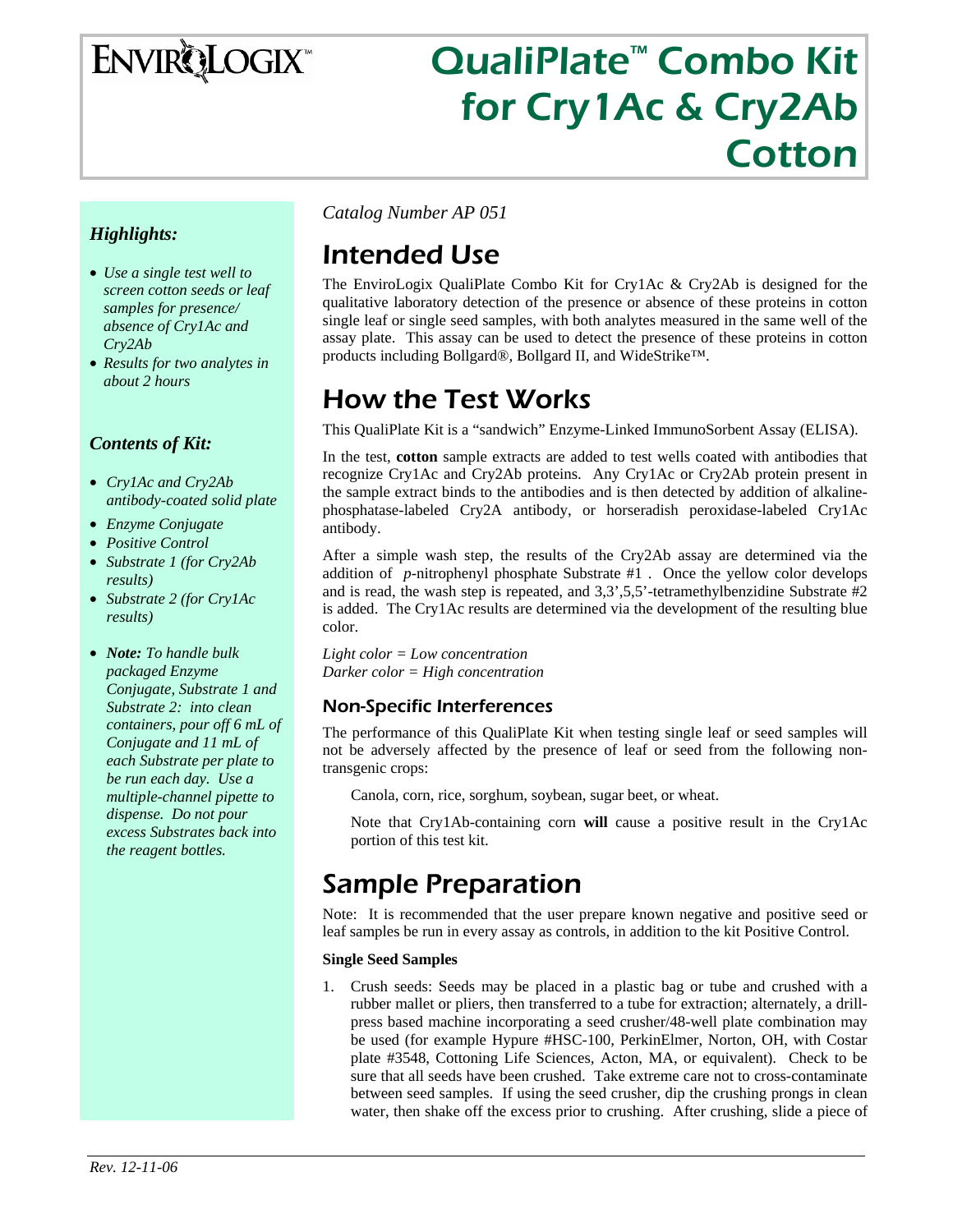#### *Items Not Provided:*

- *PBS/0.05% Tween-20 Wash Buffer, pH 7.4 (may be purchased in 1L dry packets from Sigma Chemicals, Cat#P-3563, or prepared from salts on site). Store at controlled ambient temperature for up to one week, then discard.*
- *PBS/0.55% Tween-20 Extraction Buffer This may be prepared by adding 0.5% (5 mL per liter) Tween-20 to already prepared PBS/0.05% Tween-20 Wash Buffer. Prepare only enough for a few days usage. Store refrigerated when not in use; warm to room temperature prior to assay.*
- *distilled or deionized water for preparing above solutions*
- *EnviroLogix Tissue Extraction Kit (ACC 002) or other suitable equipment for taking and extracting leaf punch samples*
- *equipment for pulverizing seeds or leaves*
- *user-supplied controls: seed and/or leaf extracts from known negative and positive samples (optional)*
- *disposable tip, adjustable air-displacement multichannel pipettes which will measure 50 and 100 microliters (µL)*
- *marking pen (indelible)*
- *tape or Parafilm®*
- *timer*
- *microtiter plate reader with 405 and 650 or 630 nm filters*
- *wash bottle, or microtiter plate washer*

paper between the plate and the crushing prongs as you remove them from the wells. These procedures help to prevent seed particles from jumping from one well to the next, reducing the risk of cross-contamination.

NOTE: Cry2Ab protein is expressed at high concentrations in cotton seed compared with Cry1Ac. There is serious potential for cross-contamination with Cry2Ab between samples during seed crushing. Use the utmost care to avoid this.

2. Add 1 mL of Extraction Buffer to each crushed cotton seed. Mix for at least 30 seconds, let stand 1 - 24 hours (overnight extraction should be done at refrigerator temperatures), then mix again. For optimal extraction, shake for the last few minutes on an orbital shaker or other mixer (taking care not to splash extract out of the tubes or wells). Visually examine extracted seed samples for the absence of intact seeds. Well-extracted seeds should result in a yellow to brown cloudy extract. Note the presence of any extracts that appear clear and/or colorless – these may not have extracted properly and assay data would be invalid. For best results, extract another sample from the seed lot.

#### **Single Leaf Punch Samples:**

- 1. Take two leaf punches of approximately 5 millimeters diameter or a single punch of 10 mm diameter, using a paper punch or a micro-tube cap. Mash the leaf tissue with a pestle matched to the micro-tube, or beat with beads in a reciprocating shaker to the point of liquefaction of the leaf. The extraction efficiency of whatever method used will vary proportionately with the amount of tissue disruption performed*.*
- 2. Add 0.35 mL of Extraction Buffer per sample and macerate again. Assay immediately, or after overnight extraction at refrigerator temperature. For optimal extraction, shake for the last few minutes on an orbital shaker or other mixer (taking care not to splash extract out of the tubes or wells). Use extreme care not to cross-contaminate between leaf samples. Visually examine extracted leaf samples for the absence of intact leaf punches. Well-extracted leaves should result in a green cloudy extract. Note the presence of any extracts that appear clear and/or colorless – these may not have extracted properly and assay data would be invalid. For best results, extract another representative sample.

# How to Run the Assay

- Read all of these instructions before running the kit.
- Allow all reagents to reach room temperature before beginning (at least 30 minutes with un-boxed plates and reagents at room temperature - do not remove plate from bag with desiccant until it has warmed up).
- Organize all Control and sample extracts and pipettes so that Step 1 can be performed in 15 minutes or less, using a multi-channel pipette.
- Use the well identification markings on the plate frame to guide you when adding the samples and reagents. For this qualitative assay, duplicate wells of the Extraction Buffer blank (BL) and Positive Control, along with 92 sample extracts (S) (including user-supplied controls) in single wells may be run on one plate. (See the Qualitative Assay Example Plate Layout - Figure 1A).
- 1. Add **50 µL** of **Cry1Ac/Cry2Ab Enzyme Conjugate** to each well, followed immediately by **50 µL of Extraction Buffer Blank (BL), 50 µL Positive Control (PC),** and **50 µL** of each **sample/user-prepared control extract (S)** to their respective wells, as shown in Figure 1A. **Caution**: Dispensing particles into the test plate can cause false positive results.

**NOTE:** In order to minimize setup time it is strongly recommended that a multichannel pipette be used in steps 1, 5, and 10.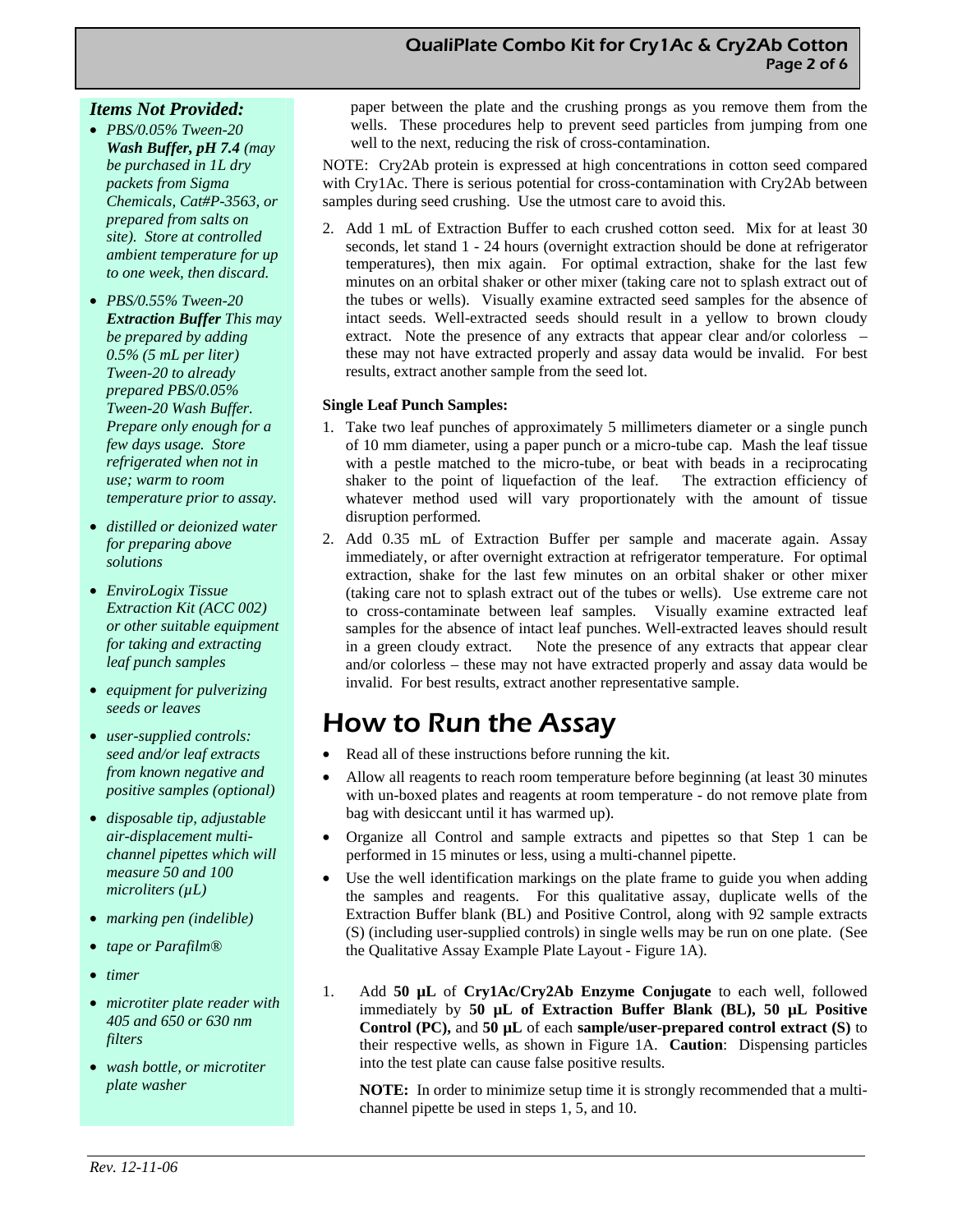#### QualiPlate Combo Kit for Cry1Ac & Cry2Ab Cotton Page 3 of 6



*Prepare Wash and Extraction buffer*



*Add Enzyme-Conjugate, followed immediately by Control and sample extracts, to the plate* 



*Mix* 



*Wash Plate* 

- 2. Thoroughly mix the contents of the wells by moving the plate in a rapid circular motion on the bench top for a full 20-30 seconds. Be careful not to spill contents!
- 3. Cover the wells with tape or Parafilm to prevent evaporation and **incubate** at **ambient temperature for at least 1 hour**.
- 4. After incubation, carefully remove the covering and vigorously shake the contents of the wells into a sink or other suitable container. Flood the wells completely with **Wash Buffer**, then shake to empty. Repeat this wash step three times. Alternatively, perform these four washes (300 µL/well) with a microtiter plate or strip washer. Slap the inverted plate on a paper towel to remove as much liquid as possible.
- 5. Add **100 µL** of **Substrate # 1** to each well. BE SURE TO USE SUBSTRATE #1 AT THIS STEP!
- 6. Thoroughly mix the contents of the wells as described in step 2. Be careful not to spill the contents!
- **7.** Cover the wells with new tape or Parafilm to prevent evaporation and **incubate**  at **ambient temperature for 30 minutes**.
- **8. Read and record the yellow Cry2Ab results using a microtiter plate reader at a wavelength of 405 nanometers.** Set the plate reader to blank on the Extraction Buffer Blank wells (this should automatically subtract the mean optical density (OD) of the Blank wells from each control and sample OD).
- 9. Wash the plate four times as described in step 4.
- 10. Add **100 µL** of **Substrate #2** to each well. BE SURE TO USE SUBSTRATE #2 AT THIS STEP!
- 11. Thoroughly mix the contents of the wells as described in step 2. Be careful not to spill the contents!
- 12. Cover the wells with new tape or Parafilm to prevent evaporation and **incubate**  at **ambient temperature for 30 minutes**.
- 13. **Read and record the blue Cry1Ac results with a microtiter plate reader at a wavelength of 650 or 630 nanometers.** Set the plate reader to blank on the Extraction Buffer Blank wells (this should automatically subtract the mean OD of the Blank wells from each control and sample OD).

# How to Interpret the Results

#### Spectrophotometric Measurement

*General test criteria:* 

The mean OD of the BLANK wells in the Cry1Ac portion of the test should not exceed 0.15. The mean OD of the BLANK wells in the Cry2Ab portion of the test should not exceed 0.35.

The mean, blank-subtracted OD of the Positive Control wells should be at least 0.2.

The coefficient of variance (CV) between the duplicate Positive Control wells should not exceed 15%:

% $CV = standard deviation of OD's x 100$ mean Positive Control OD

If the results of an assay fail to meet these criteria, consult EnviroLogix Technical Service for suggestions on improving the test when you repeat the assay.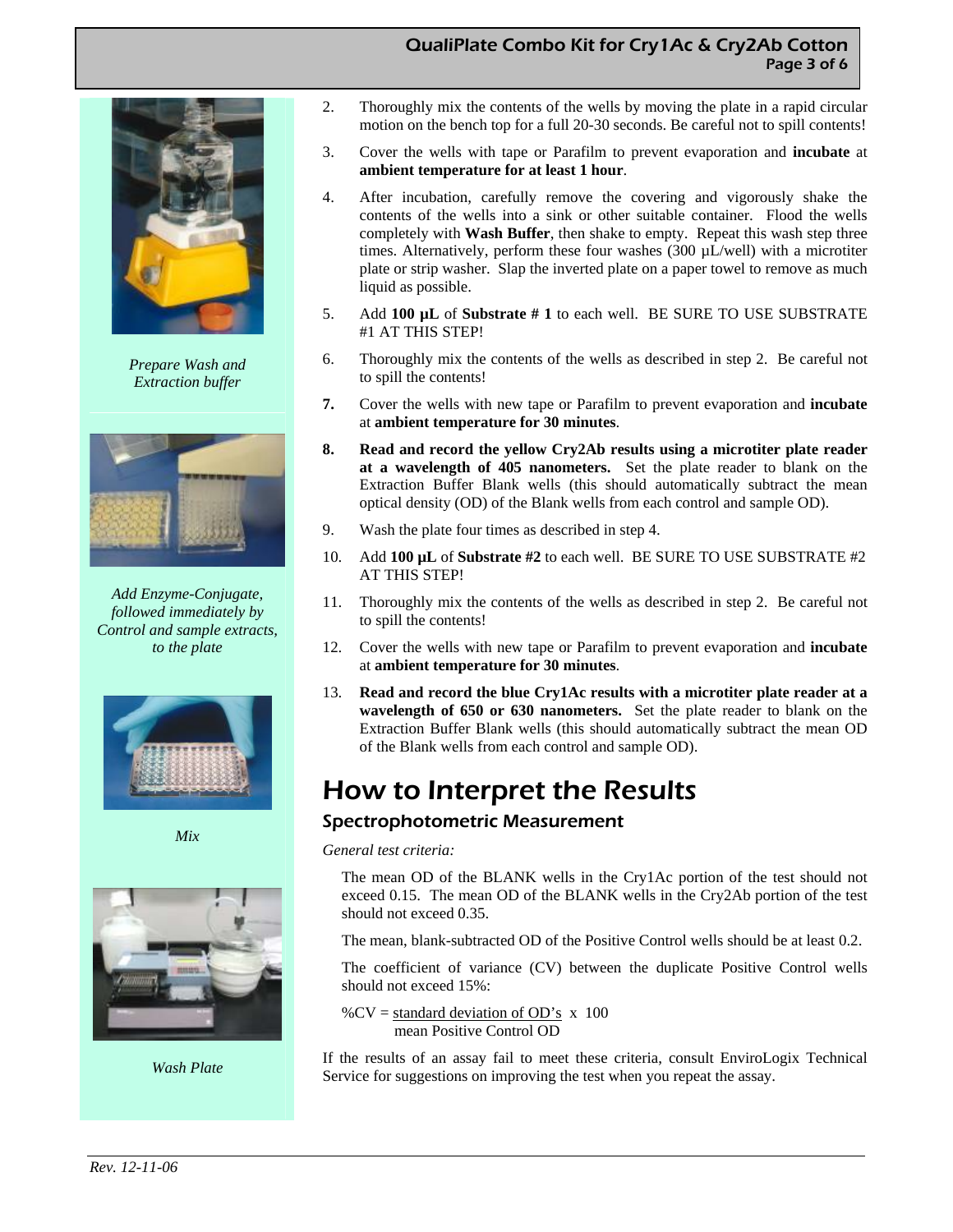

*Read plates in a Plate Reader at the appropriate wavelength:* 

- *405 nanometers for the Cry2Ab test result,*
- *650 or 630 nanometers for the Cry1Ac test results.*

### Calculate the Positive Control Ratio

Divide the OD of each sample extract by the mean OD of the Positive Control wells. This number is the "Positive Control Ratio".

#### Interpret the Qualitative Results

#### **Cry2Ab Results:**

If the Positive Control Ratio calculated for a single seed or leaf punch sample in the Cry2Ab portion of the test is less than 1.0, the sample does not contain Cry2Ab.

If the Positive Control Ratio of a sample is greater than or equal to 1.0, the sample contains Cry2Ab protein.

#### **Cry1Ac Results:**

If the Positive Control Ratio calculated for a single seed or leaf punch sample in the Cry1Ac portion of the test is less than 0.5, the sample does not contain Cry1Ac.

If the Positive Control Ratio of a sample is greater than or equal to 0.5, the sample contains Cry1Ac protein.

Single leaf and seed samples are by their nature either 100% positive or 100% negative, resulting in a clear delineation of color between negative and positive samples. Low level positive results may be due to insufficient extraction, or can be caused by some form of sample cross-contamination (flying particles or dust from cotton seed, cotton leaf residue on leaf punch, etc.) or by transfer of particulate matter from leaf or seed extracts into the assay wells. Re-extraction and re-testing of questionable samples is recommended.

Contact EnviroLogix Technical Service for assistance with making this test work best with your own samples and extraction equipment/protocols. When positive samples are not as well delineated from negative samples as they should be, any or all of the following alterations to the testing may help: Change the extraction method to one that causes more disruption to the sample; increase the extraction time and the degree of mixing during extraction; increase the Enzyme-Conjugate/sample reaction step time from 1 hours to 2 hours; add time onto either or both of the substrate development steps (in 10 minute increments).

This Kit recognizes the following enhanced crops containing the biotechnology proteins Cry1Ac and Cry2Ab: Bollgard II.

Cotton products such as Bollgard and WideStrike will run positive in the Cry1Ac portion of the test.

|              |                | $\mathbf{2}$    | 3               | 4               | 5               | 6               |                 | 8               | 9               | 10      | 11         | 12  |
|--------------|----------------|-----------------|-----------------|-----------------|-----------------|-----------------|-----------------|-----------------|-----------------|---------|------------|-----|
| A            | BL             | S7              | S <sub>15</sub> | S <sub>23</sub> | S31             | S39             | S47             | S <sub>5</sub>  | S <sub>63</sub> | S71     | S79        | S87 |
| B            | PC.            | S <sub>8</sub>  | S <sub>16</sub> | S <sub>24</sub> | S32             | <b>S40</b>      | S <sub>48</sub> |                 | S56 S64         | S72     | <b>S80</b> | S88 |
| $\mathbf C$  | S <sub>1</sub> | S90             | S <sub>17</sub> | S <sub>25</sub> | S <sub>33</sub> | S41             | S <sub>49</sub> | S <sub>57</sub> | S <sub>65</sub> | S73     | S81        | S89 |
| D            | S <sub>2</sub> | S10             | S <sub>18</sub> | S <sub>26</sub> | S <sub>34</sub> | S42             | <b>S50</b>      | S58             |                 | S66 S74 | S82        | S90 |
| E            | S <sub>3</sub> | S <sub>11</sub> | S <sub>19</sub> | S27             | S <sub>35</sub> | S43             | S51             | S59             |                 | S67 S75 | S83        | S91 |
| $\mathbf{F}$ | S <sub>4</sub> | S <sub>12</sub> | <b>S20</b>      | S <sub>28</sub> | S <sub>36</sub> | S441            | S <sub>52</sub> | S <sub>60</sub> | S68             | S76     | S84        | S92 |
| G            | S <sub>5</sub> | S <sub>13</sub> | <b>S21</b>      | S <sub>29</sub> | S <sub>37</sub> | S45             | S <sub>53</sub> | S61             | S69             | S77     | S85        | BL  |
| H            | S6             | S14             | <b>S22</b>      | <b>S30</b>      | S38             | S <sub>46</sub> | S54             | S <sub>62</sub> | <b>S70</b>      | S78     | S86        | PC  |

**Figure 1A. Example of a typical qualitative assay setup.**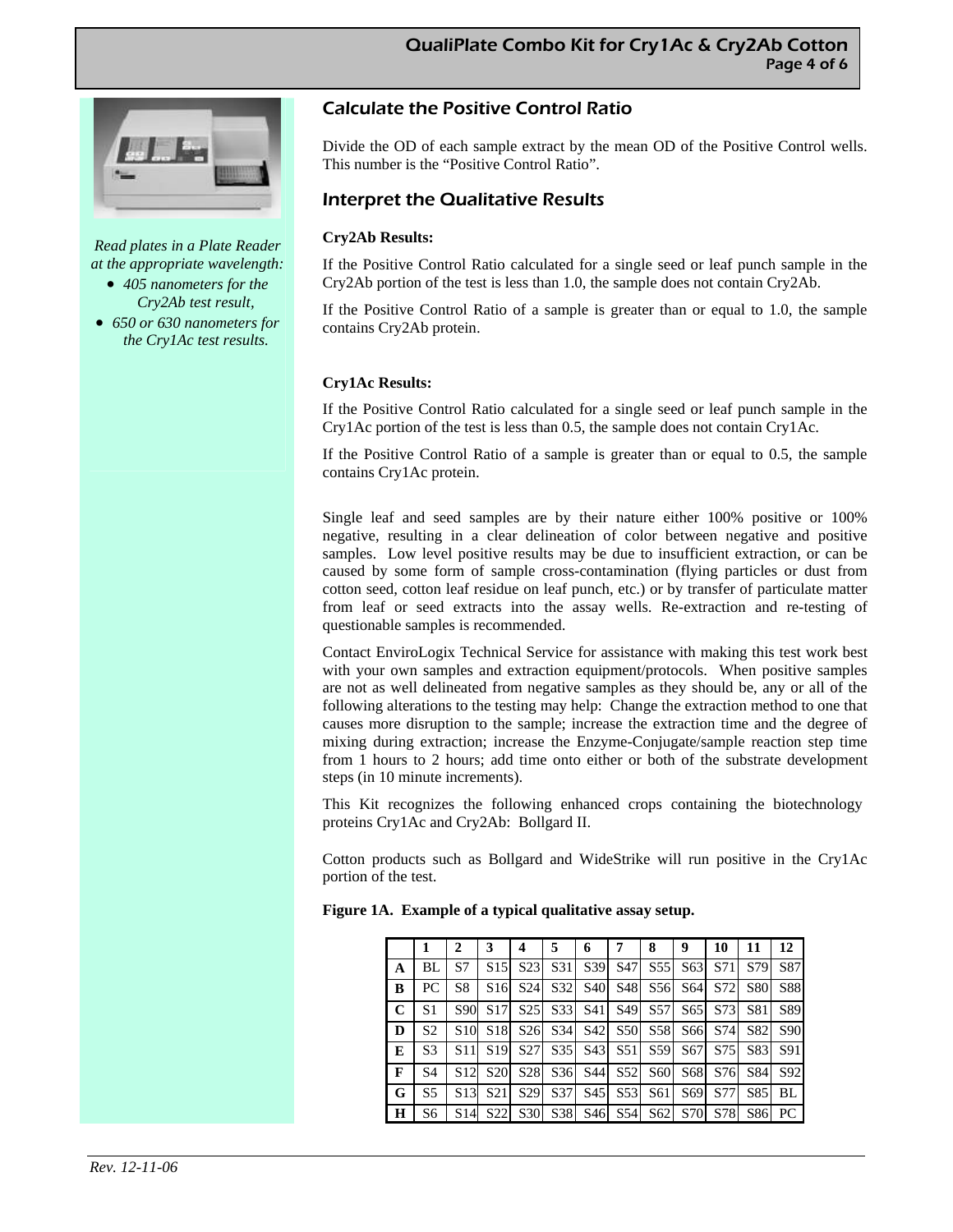## Precautions and Notes

- Store all kit components at 4°C to 8°C (39°F to 46°F) when not in use.
- Do not expose kit components to temperatures greater than 37°C (99°F) or less than 2°C (36°F).
- Allow all reagents to reach ambient temperature (18°C to 27°C or 64°F to 81°F) before use.
- Do not use kit components after the expiration date.
- Do not use reagents or plates from one QualiPlate Kit with reagents or plates from a different QualiPlate Kit.
- **Do not expose Substrate 1 or Substrate 2 to sunlight** during pipetting or while incubating in the test wells.
- Do not dilute or adulterate test reagents or use samples not called for in the test procedure.
- Do not use a stopping solution of any kind during this assay.
- As with all tests, it is recommended that results be confirmed by an alternate method when necessary.
- Observe any applicable regulations when disposing of samples and kit reagents.